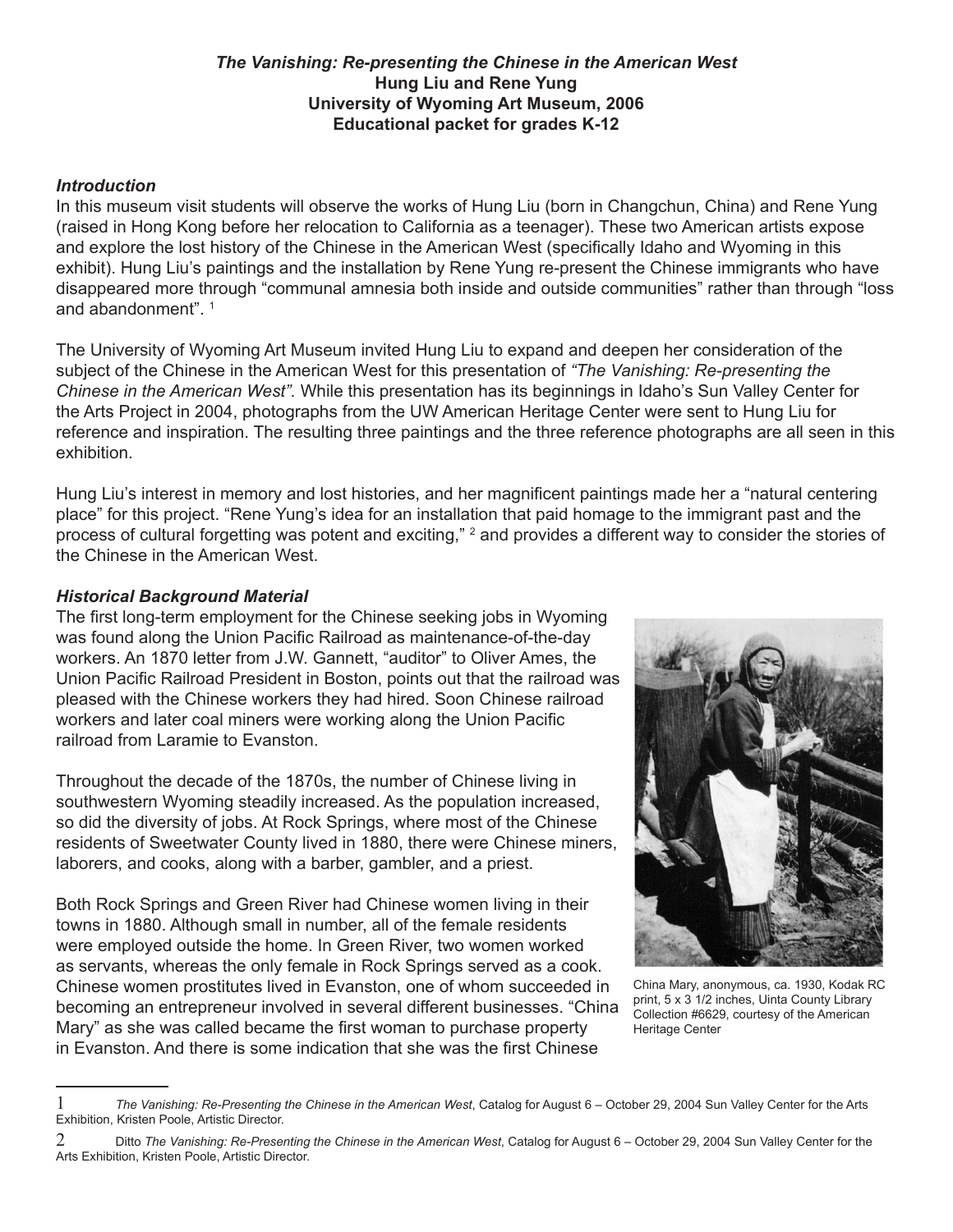person to own property north of Chinatown.<sup>3</sup>

The three paintings of the entire Wyoming collection by Hung Liu are from archival photographs of "China Mary" in Evanston, Wyoming.

### *Artist statement by Hung Liu*

*I paint from historical photographs, usually those taken of Chinese subjects by foreigners. These have included 19th century images of Chinese female "types," prostitutes, child street acrobats, war refugees, and women laboring at such tasks as pulling a boat upriver, operating an industrial scale loom, and walking in circles (like mules) behind the handle of a millstone grinder.*

*As a painter, I am interested in subjecting the documentary authority of historical photographs to the more reflective process of painting; I want to both preserve and destroy the image. Much of the meaning of my painting comes from the way the washes and drips dissolve the photo-based images, opening them to a slower kind of looking, suggesting perhaps the cultural and personal narratives fixed in the photographic instant.*

*I also introduce traditional Chinese painting motifs into the photo-based field, hoping to enliven and stir up its surface. These include images of birds, flowers, stamps, and landscapes, among others, all borrowed*  from Chinese art history and suspended in the paintings. The traditional motifs evoke a sense of the cultural *memory underlying the surfaces of history. . .*

*Altogether, I hope to wash my subjects of their exotic "otherness" and reveal them as dignified, even mythic*  figures on the grander scale of history painting. I am looking for the mythic pose beneath the historical figure *– and the painting beneath the photograph.*

Hung Liu, 2004



The other five paintings in the Hung Liu collection and the installation by Rene Yung entitled *". . . nges & disappearances"* were commissioned by the Sun Valley Center for the Arts of Ketchum, Idaho, for the traveling exhibition "The Vanishing," exploring the lost history of the  $19<sup>th</sup>$  century Chinese immigrants to the region.

By 1870, Idaho contained the largest percentage of Chinese population per capita in the nation. The Chinese comprised nearly thirty percent of Idaho Territory's entire population. In the Boise Basin, where placer mining was the principal occupation, the Chinese community boasted an even larger percentage-forty-six percent.

*Idaho was one of the many western states that witnessed voracious mining activity in the 1870's and 80's. In Idaho's Wood River Valley, the 1880 census showed that 16% of the county was Chinese. By 1885, there were 150 Chinese in the town of Hailey alone. Historical records and articles in local papers referred to Chinese gardeners, miners, cooks and laundrymen. Historic photographs show Chinese New Year parades and small Chinatown settlements throughout the state.*

Hung Liu, *China Mary I*, 2006, oil on canvas, 36 x 24 inches, © Hung liu, photo by Benjamin Blackwell

*Town after town in the American West was partially settled by Chinese Immigrants but today there is little trace of this population. The 2000 Census indicated that Idaho's Chinese population was 2173 and Blaine County's only 17. Today, in the Wood* 

*River Valley, there is a suburban neighborhood called China Gardens but no one who lives there is of Chinese* 

 $\mathcal{S}$ Information assembled from Wyoming and the Chinese and Chinese Women in Evanston 1869 to 1900 by Dudley Garner

 *The Vanishing: Re-Presenting the Chinese in the American West*, Catalog for August 6 – October 29, 2004 Sun Valley Center for the Arts Exhibition, Kristen Poole, Artistic Director.

Arthur A. Hart, *Chinatown: Boise, Idaho 1870-1890*, 1996 5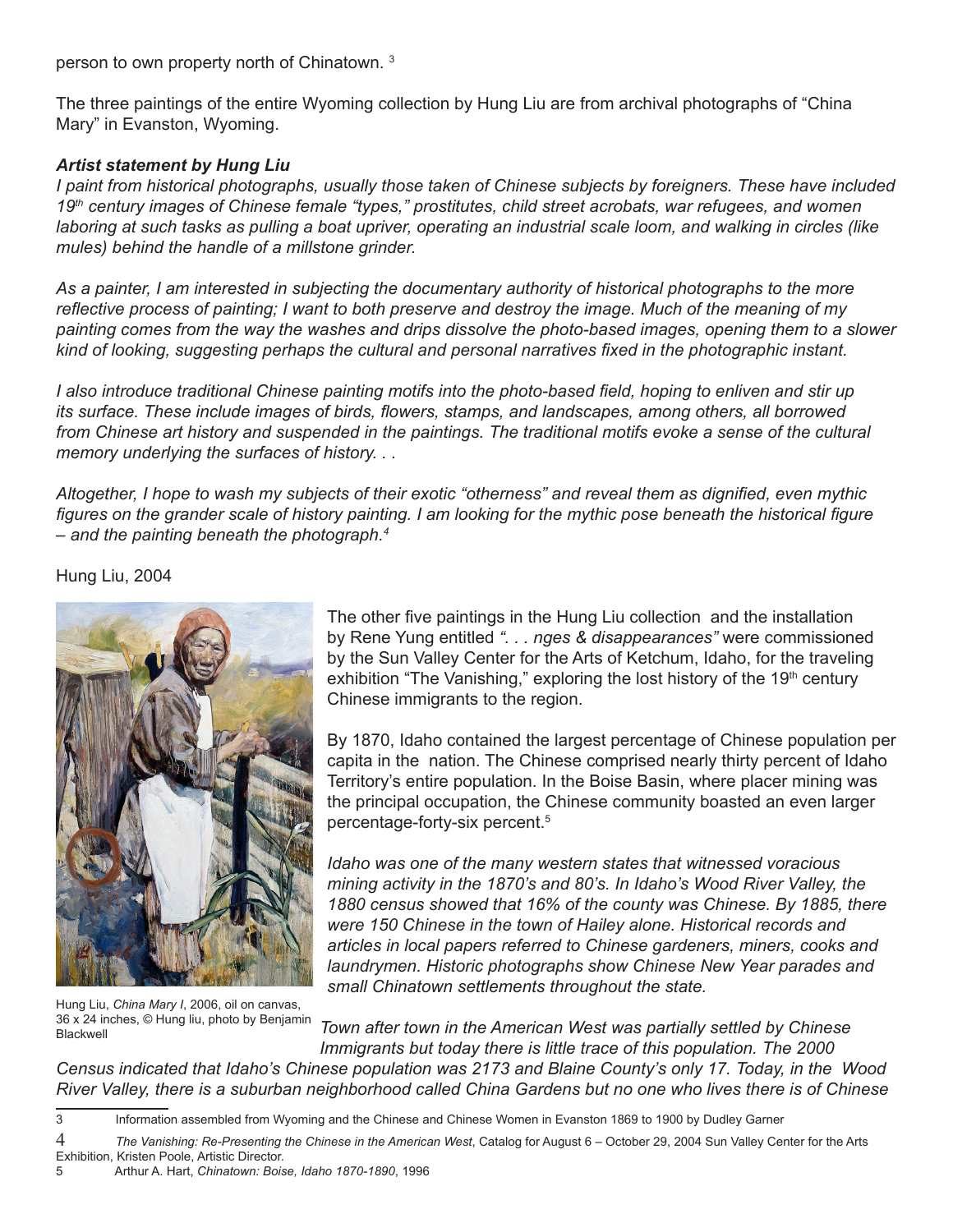*descent and the vegetable gardens were abandoned long ago. In local cemeteries, there are no graves that bear Chinese names and no community families can trace their descendants to this 19th century population. When queried, most adults are unaware that the community was once home to a sizeable Chinese population. Seemingly, there is little public or private trace of the significant contribution made by Chinese immigrants in the settling of the West.*

# *Artist statement by Rene Yung*

*My work is about being, memory and place. As an immigrant to the United States who grew up in the hybrid*  and transitory environment of colonial Hong Kong, I am particularly interested in the complexities of cultural *identity. I seek to voice the stories of my culture from the inside – the ethos, sensibilities and unspoken details of daily living which are often difficult to discern from the outside – as well as touch on the universals between cultures. Through my work I try to connect past and present, memory and idea, the personal and the universal, and find a home in this shifting world. . .*

*I* work most often in installation form. I like the way it allows discourse across categories and boundaries in a *way similar to life experiences, and it provides a platform from which I can connect my roots in Chinese lyricalnarrative sensibilities with my interest in Western conceptual thinking.*

Struck by the paucity of information about the immigrants themselves, Yung focused on memory as a communal and individual process in *. . .nges & disappearances*. 'Memory informs identity. Memory is also the only thing that an immigrant can bring with certainty to a new land,' an immigrant herself, the artist writes in her exhibition statement. 'Yet with time, memory shifts and changes – and so too, the person who remembers.' For the mine – and railroad – workers, the loss of personal memories parallels their erasure from the region's communal memory, after they were no longer needed for local industries."

# *Lesson Overview*

Students learn about the American artists Hung Liu and Rene Yung by spending time in the galleries observing and discussing the artists' work, followed by time in the Shelton Studio creating art work inspired by the artists. Total time recommended: 11/2 hours (minimum) to 3 hours (maximum).

Students will learn about Hung Liu's painting style and Rene Yung's installation. They will learn about the Chinese immigrants, their work and lives in the American West as recorded by photographs taken from 1870-1890. In particular, they will learn about the Chinese in Rock Springs, Green River, and Evanston, Wyoming. At the museum they will observe, sketch and take notes in the gallery. Teachers will be given a choice between two different studio experiences; either, the students will experiment with painting in the style of Hung Liu by using their own photographs from home or they will create their own installations at their home schools after sketching and planning done



Hung Liu, *China Mary*, 66" x 66", oil on canvas, photo by Benjamin Blackwell

in the Shelton Studio. These installations might depict a scene from students' everyday settings and situations.

 *The Vanishing: Re-Presenting the Chinese in the American West*, Catalog for August 6 – October 29, 2004 Sun Valley Center for the Arts Exhibition, Kristen Poole, Artistic Director.

 Ditto, Rene Yung

 From The Chinese Historical Society of America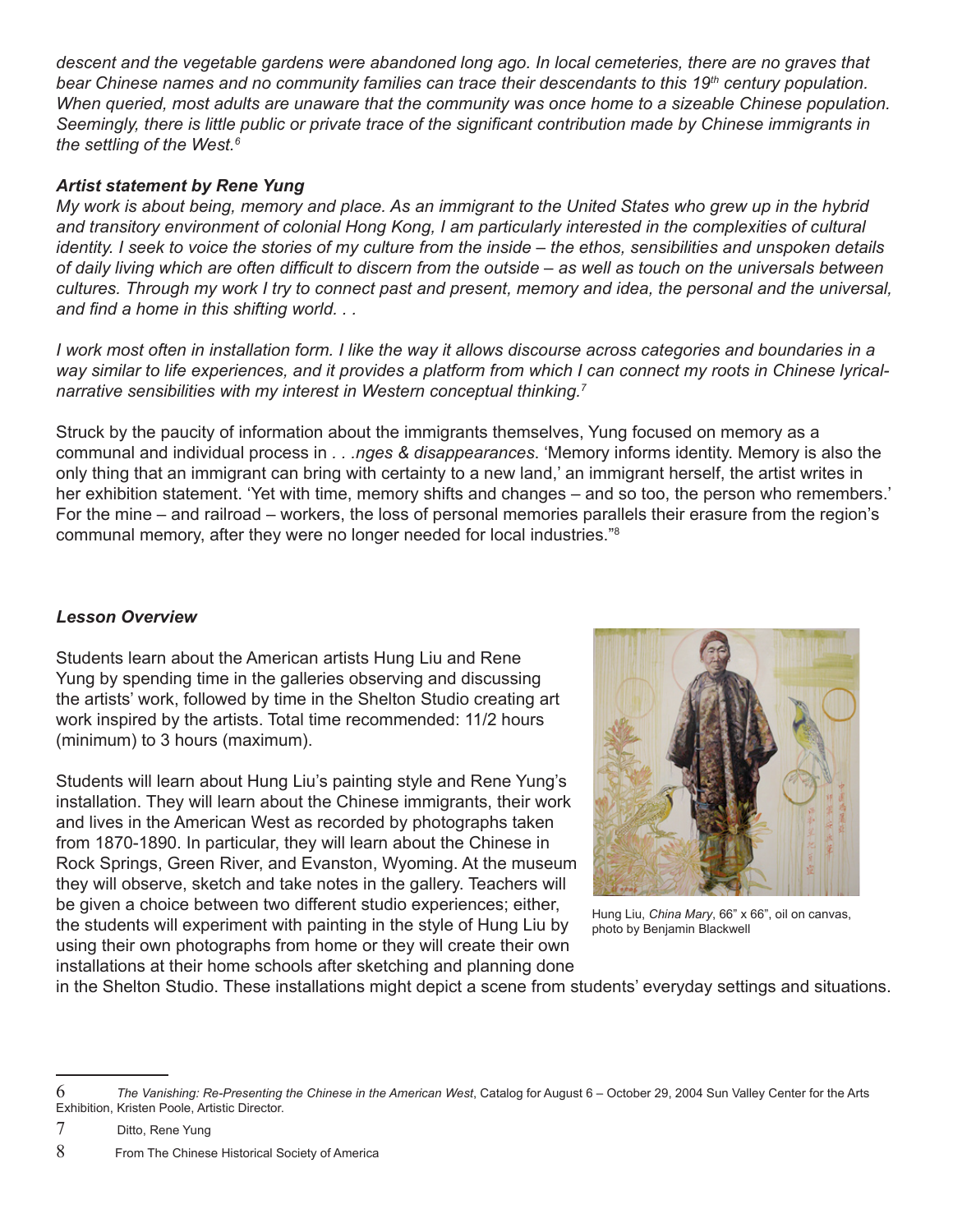# *Essential questions*

- Can we understand history or anything about people who have lived before us from photographs?
- Do photographs depict who we are from that single moment in time?
- How can a painting represent a photograph?
- How can a painting change (re-present) that photograph?
- How can visual art be narrative?
- How does an artist's style exhibit their philosophies about life, the world, etc.?
- How does an artist's installation create emotions or thoughts about their subject or idea?
- Can art bring the Chinese immigrants and their history forward in time and recover some of their dignity? And, for whose sake will it matter?

# *Art questions to consider:*

- Let's look closely at one of Hung Liu's paintings (have the viewers choose one that interests them). Describe what you see.
- Which part of the painting seems most "real" to you? Why?
- Why do you think Hung Liu combines a very realistic painting style with a very "loose" painting style all in the same painting?
- Do you see traditional Chinese motifs or images in the painting? What do you think they mean?
- When you look at Rene Yung's work what does it make you think of?
- Do you think Rene Yung's installation is about a special event or a daily occurrence? How does she make you think that?
- What materials does she use to give you the sense that you are looking at a laundry?
- Why do you think she includes words in her installation?
- How does an artist's installation create emotions or thoughts in the viewer about their subject or idea?
- How does the way ideas are presented through art (ie. paintings vs. sculpture) influence or change the way we think about those ideas?

#### *Pre-visit activities*

In order to prepare students for their museum visit and extend learning possibilities, we suggest that teachers and students consider the following activities.

- Students will read about and research Chinese immigration in the West, focusing on the Chinese in Wyoming.
- Students will read all museum literature discussing Hung Liu's paintings and Rene Yung's installation.
- Teachers will select whether to have the students focus on 2-D (painting) or 3-D (sculpture) work in the Shelton Studio.
- If the teacher selects 2-D work as the studio project, students may bring a photograph from home to the museum to work on a Hung Liu inspired painting, or other project as agreed upon between the teacher and museum artists/teachers.
- If 3-D is selected they may bring an idea for an every day experience to capture as an installation plan to create in the spirit of Rene Yung, or other project as agreed upon between the teacher and museum artists/teachers.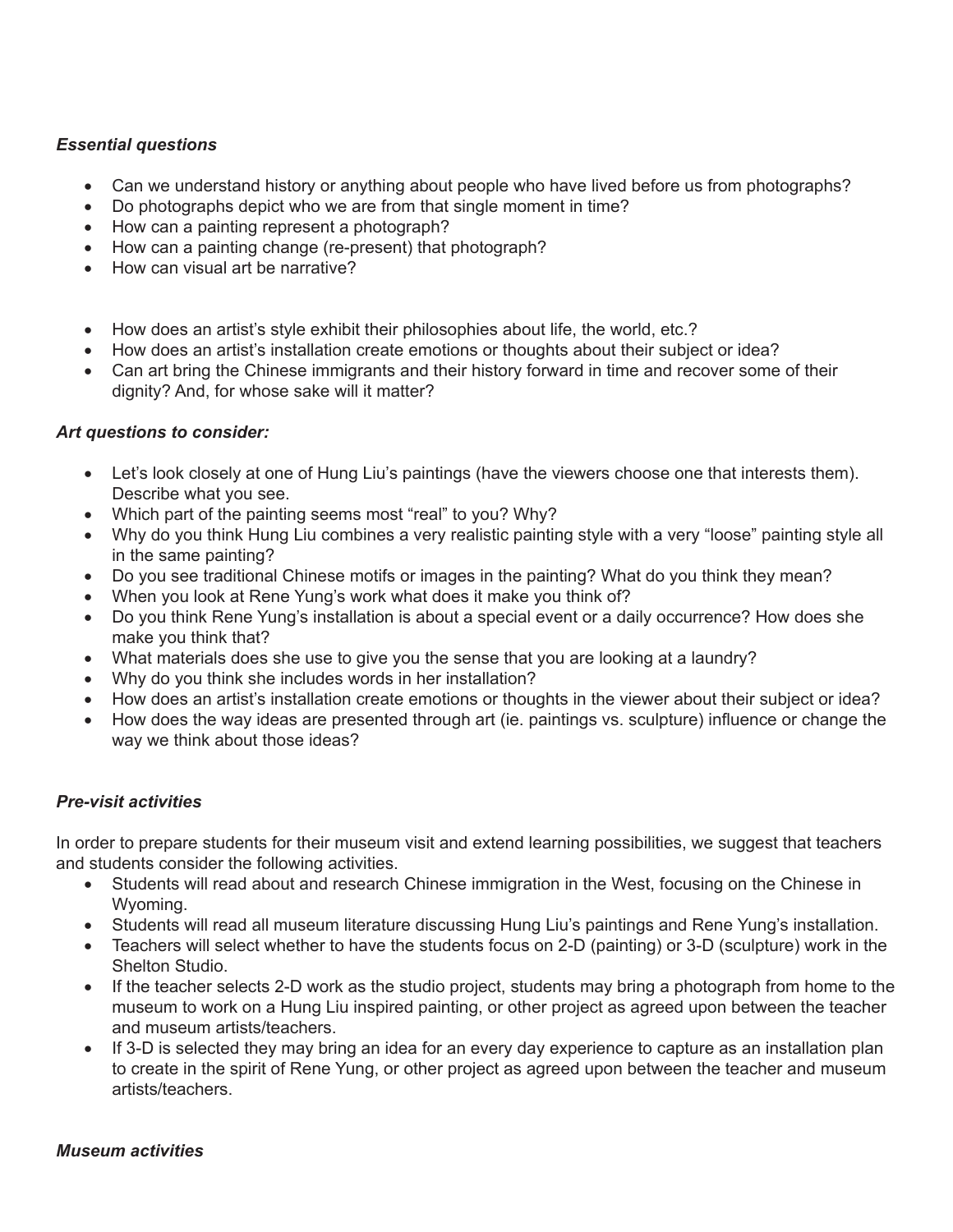#### **Part 1 – Time Frame: 45 minutes Location: Museum Galleries**

- Students will closely observe the paintings and techniques of Hung Liu.
- Students will closely observe and participate in the installation of Rene Yung.
- Students will record observations on museum worksheets.
- Students will answer questions on museum worksheets.
- Students will sketch any part of the exhibit they are drawn to.
- Students will be engaged in discussions over their answers on the worksheets regarding questions related to art.
- Students will be engaged in discussions over their answers on the worksheets regarding essential or contextual questions.
- Students will be given any additional information about painting techniques or the installation as needed.

# **Part 2 – Time Frame: 45 minutes - 2 hours and 15 minutes Location: Shelton Studio**

**Hung Liu inspired projects –** the following projects may be considered, or museum staff will work with teachers to develop specific projects which support ongoing classroom work.

- Students will work and practice creating paintings from a photograph **or**
- Students will combine collage techniques with painting techniques to explore combining figures and symbols in a narrative way **or**
- Students will create collage images incorporating figures and symbols in a narrative way, and then write an accompanying short story, poem or essay.

**Rene Yung inspired projects –** the following projects may be considered, or museum staff will work with teachers to develop specific projects which support ongoing classroom work.

- Students will sketch and plan their own installation in the spirit of Rene Yung's installation.
- Students will construct models of their installation

#### *Post-visit activities*

We have found that students achieve maximum benefit from a museum visit when time is scheduled for postvisit activities. Here are some suggestions.

- Students discuss or write about their museum experiences, reviewing what they learned, what has special meaning for them, how they will use new information and skills.
- Students continue to research the role of Chinese immigrants in Wyoming and complete a project (an essay, art work, research paper).
- An archaeologist (such As Dudley Gardner from Western Wyoming College or someone from the Wyoming State Archaeologist's Office) meets with students to discuss how archaeology helps us learn about historical communities.
- Students visit a local archives, library or city/county clerk's office to learn more about historical records and photographs and the information they provide in our understanding of history.

#### *Prerequisite skills/knowledge*

Museum staff will work with teachers to ensure that all projects are age and skills appropriate. At the very minimum:

- Students should have some familiarity with sketching objects.
- Students should have some familiarity with painting techniques.
- Students should be able to manipulate materials in a sculptural way (place objects in a 3-